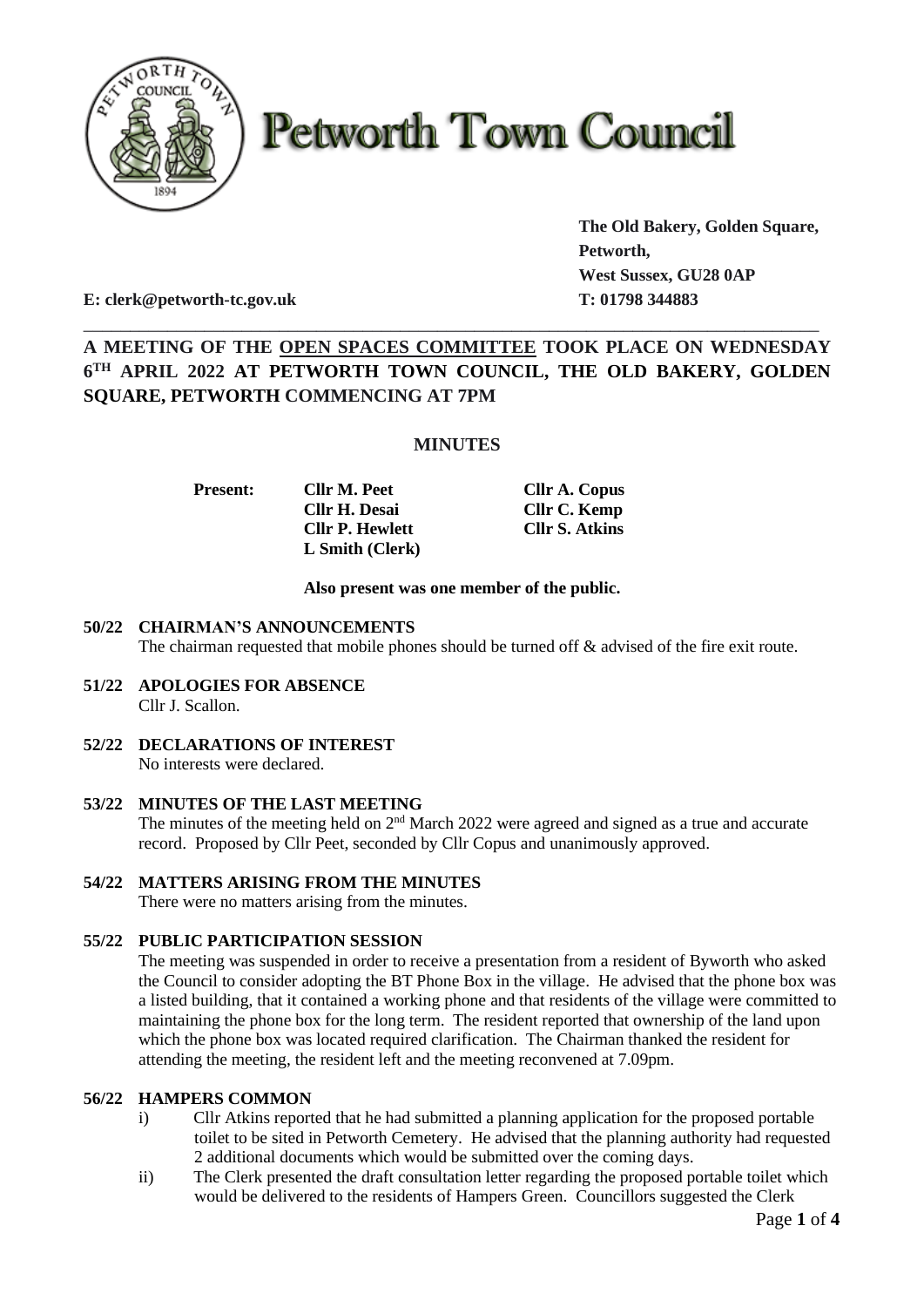include confirmation that the toilet would be serviced weekly and should include a 28-day response window. The Chairman asked the Clerk to update the letter and circulate it to Cllrs for consideration and feedback.

- iii) Cllr Copus advised that 25 copies of the consultation letter would be needed. Cllr Desai suggested copies of the letter could be left with the kebab van for interested parties to review.
- iv) Cllr Peet suggested signs directing users of Hampers Common to the toilet could be sited on the play area, when the portable toilet was in situ.
- v) The Clerk reported that the repairs to the play area tower were taking place. Cllr Copus agreed to review the progress of the works and report back to the Clerk.
- vi) Cllr Peet thanked Cllr Copus for carrying out a litter pick on Hampers Common.
- vii) The committee considered an email received from a resident of Hampers Green. The Chairman asked the Clerk to advise the resident that anti climb paint would be installed on the repaired tower at the play area in line with the manufacturer's guidelines. He also asked the Clerk to inform the resident that the Council's play area inspector reports the condition of the play area to the Clerk on a fortnightly basis.
- viii) As feedback regarding the replacement of the dog bin had not been received from Cllr Lintill, it was agreed to consider the repairs / replacement of the dog bin at a later date.

# **57/22 BYWORTH BT PHONE BOX**

Following consideration of the member of the public's presentation earlier in the meeting and having identified that the phone box is sited on the resident's land, the Chairman asked the Clerk to establish if there was a legal agreement between BT and the landowner in place.

#### **58/22 ALLOTMENTS**

- i) The Clerk reported that following receipt of a complaint from a resident of Downview Road regarding rats at Tillington Road allotments, she had instructed G.S Pest Control to inspect the site and provide recommendations including a quote.
- ii) The committee considered a request from an allotment holder to plant a pomegranate tree at an allotment at Station Road. The Chairman asked the Clerk to advise the allotment holder that they should plant the tree in a pot, rather than directly in the ground.
- iii) The Clerk advised that a request had been received from an allotment holder at Angel Street to use a shed located on their plot which had historically been used by the tenants of a neighbouring plot. The Chairman asked the Clerk to speak with the allotment holders to explore whether shared use of the shed could be achieved.

#### **59/22 SHIMMINGS PATH**

- i) The Clerk reported that Traditional Stone had installed the new seat surround and that Nick Blunt Fencing had installed the 3 new seats.
- ii) The Clerk reported that the Leconfield Estate had not yet sent a written agreement to include a schedule of works regarding the maintenance of the grass along the Path. She advised that Mr S Knight of the Leconfield Estate had informed her that the Estate would maintain the path until such time that a written agreement with the Council had been signed.
- iii) Cllr Copus confirmed that a working party would install the plaque a resident had purchased, following her donation for the seat nearest to Barton's Lane, along the Path.

#### **60/22 ROSEMARY GARDENS**

The Clerk reported that a Queen's Green Canopy plaque had been ordered. Cllr Hewlett advised that should the plaque arrive prior to The Queen's birthday on 21<sup>st</sup> April, a ceremony to unveil the new tree and plaque would take place on that date.

#### **61/22 PLANTING & HORTICULTURE**

Cllr Hewlett submitted the below written report:

#### **"Trees**

3 x Crab Apple trees have been planted in Rosemary Gardens, rescued originally from the Shimmings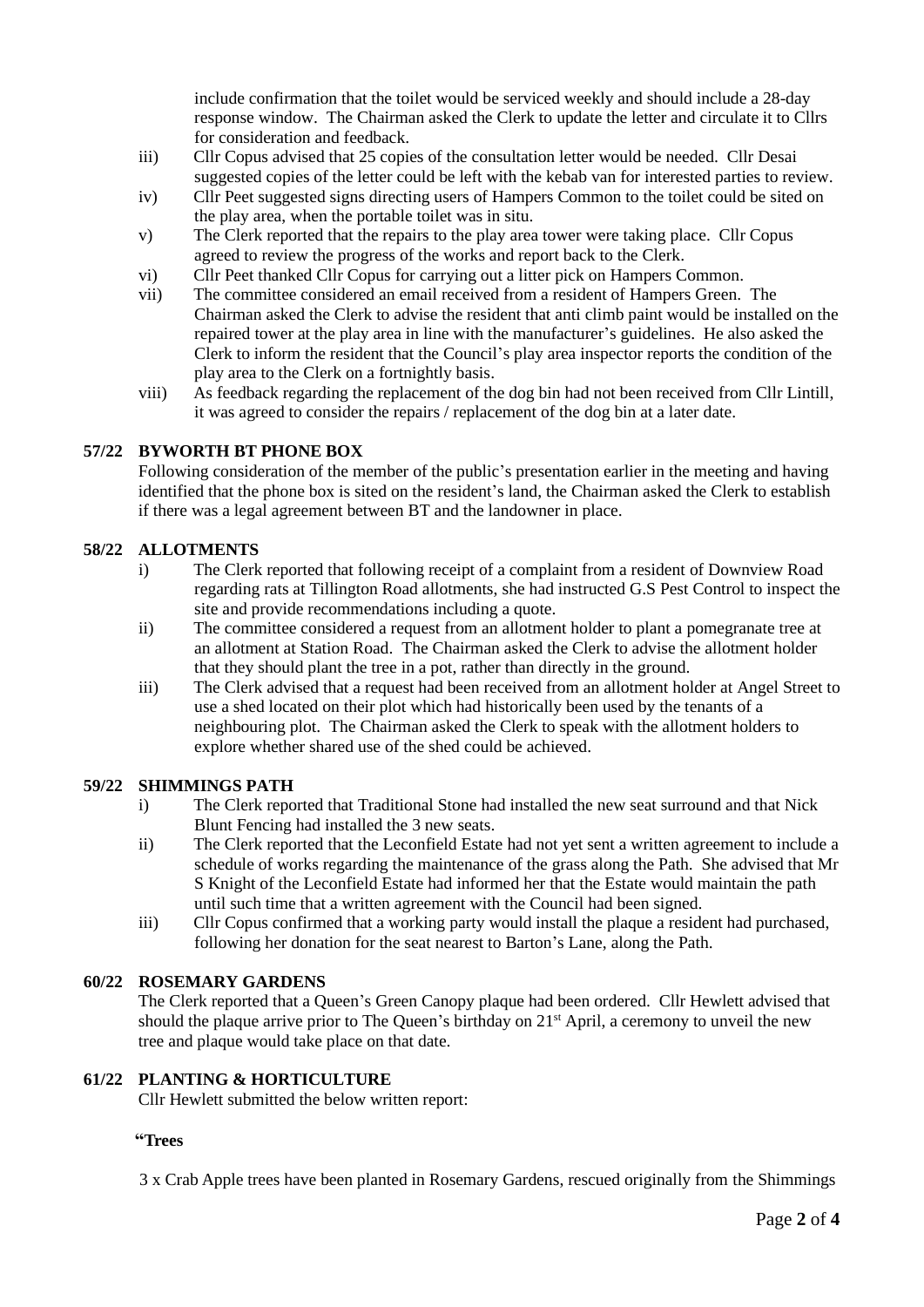valley before work began.

1 x Japanese white flowering cherry has also been planted, under 'a tree for the jubilee scheme'. The trees are currently in flower and a plaque will be added shortly.

Has anyone got any objection to planting whips along the top of Fred's bank, such as hawthorn, holly, viburnum opulus and spindle berry, for the Queen's green canopy scheme. They will be tiny to start with but will be established by the time the existing trees, which are becoming elderly, finally need to be removed.

#### **Mulch**

3 x Loads of mulch have been delivered free of charge by John Riddell. All areas, Rosemary Gardens, Sheepdown Drive beds and the Tillington Road flowerbeds have been tidied, pruned, weeded and mulched. Mulch is a weed suppressant and helps the soil maintain moisture.

This will be the last year that John will donate mulch as he is giving up the farm and moving to central Petworth.

#### **War Memorial**

The remaining war memorial barrel planters have been removed and the site tidied. The algae has been treated. New planters, ordered a year ago, are due to be delivered this week and will be planted up in the coming weeks. NB. There is damage to the stonework around the memorial… broken stone capping etc ... who deals with this?

#### **Preparation has begun for the Petworth in Bloom regional and national finals.**

The Petworth in Bloom committee attended an In Bloom seminar at Wisley last week. Regional judging will take place on 12th July at 2pm. We have yet to be given a date for the national judging, which will be in the last week of July or early August.

#### **Meetings / letters to stakeholders**

Maggie and I had a meeting with Savills. They have donated £300 and a work force, for planting and maintenance.

We have pledged help from the Youth Centre, the Scouts, Seaford College, the Cricket and Football Club.

We have had two meetings with Martyn Burkinshaw, about using the house, pleasure gardens and park and planning our judging route, also about the 6 week quarantining of plants for the Sport's Ground.

We have had meetings with Alex Rees about creating some planted areas at the Sports Ground and replacing their planters, which they will pay for.

Thanks to Laura's letter to Petworth Stakeholders, after our walk round… and on behalf of Petworth in Bloom, asking for support in this prestigious year, we have had positive responses from the following so far:

The Gas board are going to clear up their area and broken fencing on Station Road.

The telephone exchange are going to tidy their grounds.

CDC are going to paint the lamp posts and repair potholes and broken paving slabs (work has already started on this)